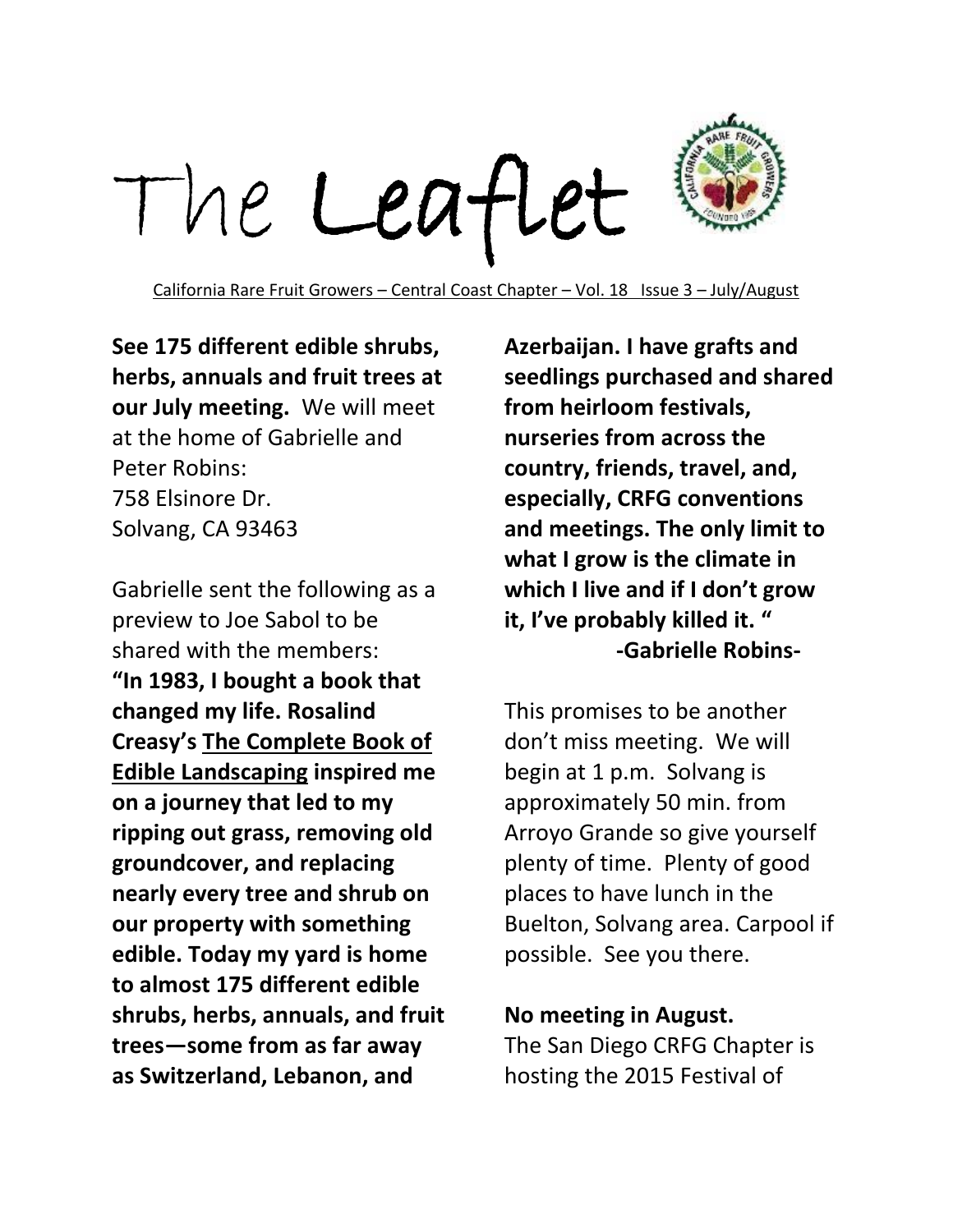Fruit. The dates are Friday, August 7-Sunday, August 9.

### **While we're on the subject!!!**

The 2016 Festival of Fruit will be hosted by our Central Coast chapter. The planning committee is already hard at work.

# **Join Our Chapter Listserv**

By

### Linda Robertson

Cribbing shamelessly from the very successful listservs set up by the Redwood Empire and Golden Gate chapters, we have started one for the Central Coast chapter.

If you are not familiar with what a listserv is and does, it is basically an e-mail group set up so that anyone in it can send a message to the whole group just by using the group address. It's a great way to get and share information. If you're searching for scion wood for your favorite

peach, for example, you can post a request to the listserv to see who in the group may have a tree of what you're looking for. If you need advice on low chill cider apples or how to propagate grape cuttings or identify a fruit or something wonky about a tree, you can tap into the collective expertise of our chapter with one message. If you're looking to carpool to the next meeting, you can ask everyone on the list with one quick e-mail.

The listserv is open only to current chapter members, so you don't need to worry about messages overrunning your inbox. The more of us that participate, the better it will work as a resource. Joining is simple: just send an e-mail to the list-mom, Linda Robertson (me) at tinyapplefarm@gmail.com, and let me know what e-mail address you want to use for the listserv, and I'll get you signed up.